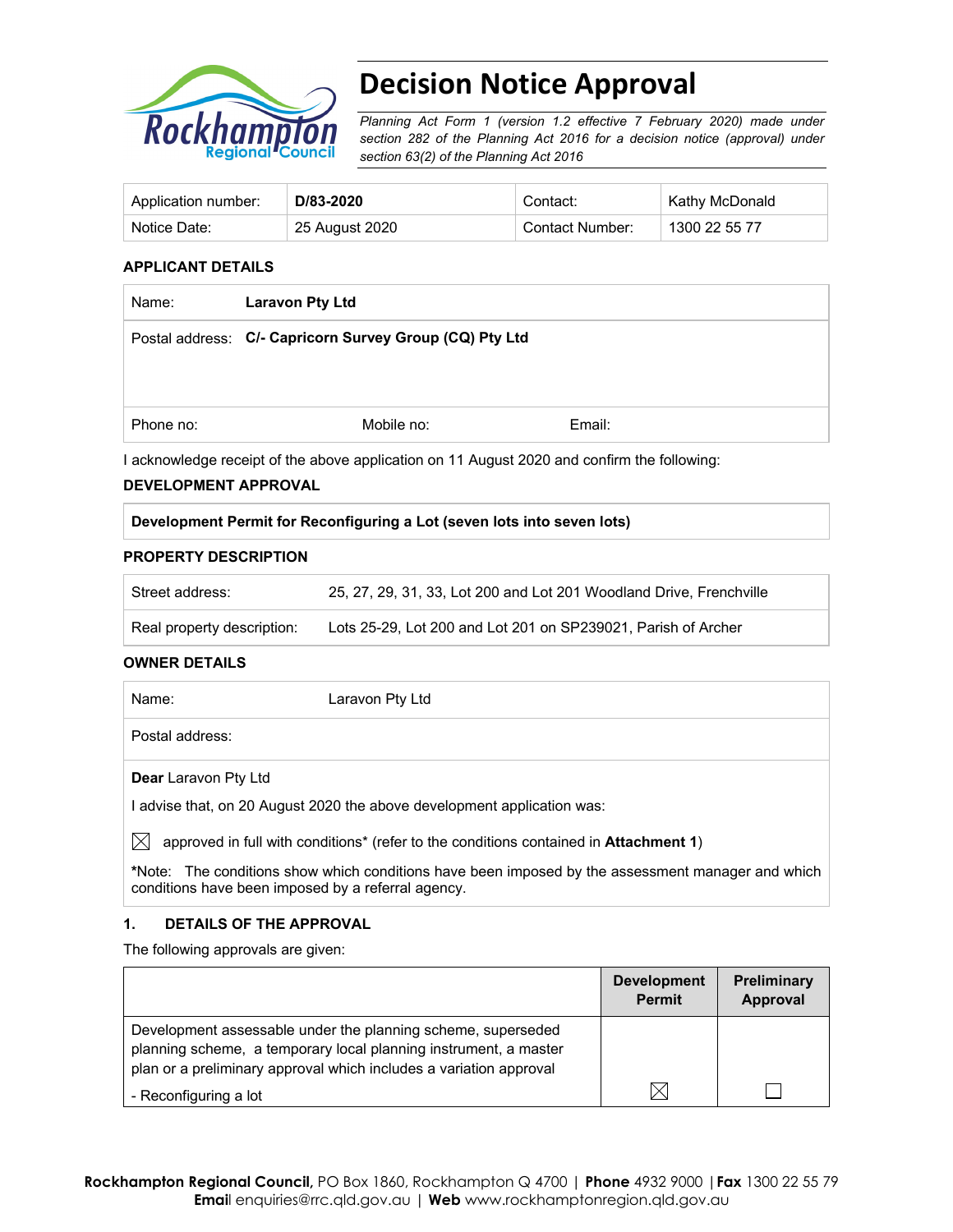# **2. CONDITIONS**

This approval is subject to the conditions in Attachment 1.

#### **3. REFERRAL AGENCIES Nil**

# **4. THE APPROVED PLANS**

**The approved development must be completed and maintained generally in accordance with the approved drawings and documents:** 

| Drawing/report title | Prepared by                                      | Date                       | Reference number | Rev |
|----------------------|--------------------------------------------------|----------------------------|------------------|-----|
|                      | Reconfiguration Plan   Capricorn Survey Group CQ | 06 August 2020 7792-01-ROL |                  |     |

# **5. CURRENCY PERIOD FOR THE APPROVAL (s.85 of the** *Planning Act***)**

The standard currency periods stated in section 85 of *Planning Act 2016* apply to each aspect of development in this approval, if not stated in the conditions of approval attached.

#### **6. STATEMENT OF REASONS**

| <b>Description of the</b><br>development   | The proposed development is for Reconfiguring a Lot (seven lots into<br>seven lots)                                                                                                                                                                                                                                                                              |  |  |
|--------------------------------------------|------------------------------------------------------------------------------------------------------------------------------------------------------------------------------------------------------------------------------------------------------------------------------------------------------------------------------------------------------------------|--|--|
| <b>Reasons for Decision</b>                | The proposed boundary realignment does not compromise the<br>a)<br>strategic framework in the Rockhampton Region Planning Scheme<br>$2015$ ;                                                                                                                                                                                                                     |  |  |
|                                            | Assessment of the development against the relevant zone purpose,<br>planning scheme codes and planning scheme policies demonstrates<br>that the proposed development will not cause significant adverse<br>impacts on the surrounding natural environment, built environment<br>and infrastructure, community facilities, or local character and<br>amenity; and |  |  |
|                                            | The proposed development does not compromise the relevant State<br>C)<br>Planning Policy.                                                                                                                                                                                                                                                                        |  |  |
| <b>Assessment Benchmarks</b>               | proposed development was assessed against the following<br>The<br>assessment benchmarks:                                                                                                                                                                                                                                                                         |  |  |
|                                            | Low Density Residential Code;<br><b>Biodiversity Overlay Code;</b><br>٠<br><b>Bushfire Hazard Overlay Code;</b><br>Steep Land Overlay Code; and<br>Reconfiguring a Lot Code.<br>٠                                                                                                                                                                                |  |  |
| <b>Matters prescribed by</b><br>regulation | The State Planning Policy - Part $E_i$<br>(i)<br>The Central Queensland Regional Plan;<br>(ii)                                                                                                                                                                                                                                                                   |  |  |
|                                            | The Rockhampton Region Planning Scheme 2015; and<br>(iii)<br>The common material, being the material submitted with the<br>(iv)<br>application.                                                                                                                                                                                                                  |  |  |

# **7. APPEAL RIGHTS**

The rights of an applicant to appeal to a tribunal or the Planning and Environment Court against a decision about a development application are set out in chapter 6, part 1 of the *Planning Act 2016*. There may also be a right to make an application for a declaration by a tribunal (see chapter 6, part 2 of the *Planning Act 2016).*

#### *Appeal by an applicant*

An applicant for a development application may appeal to the Planning and Environment Court against the following:

• the refusal of all or part of the development application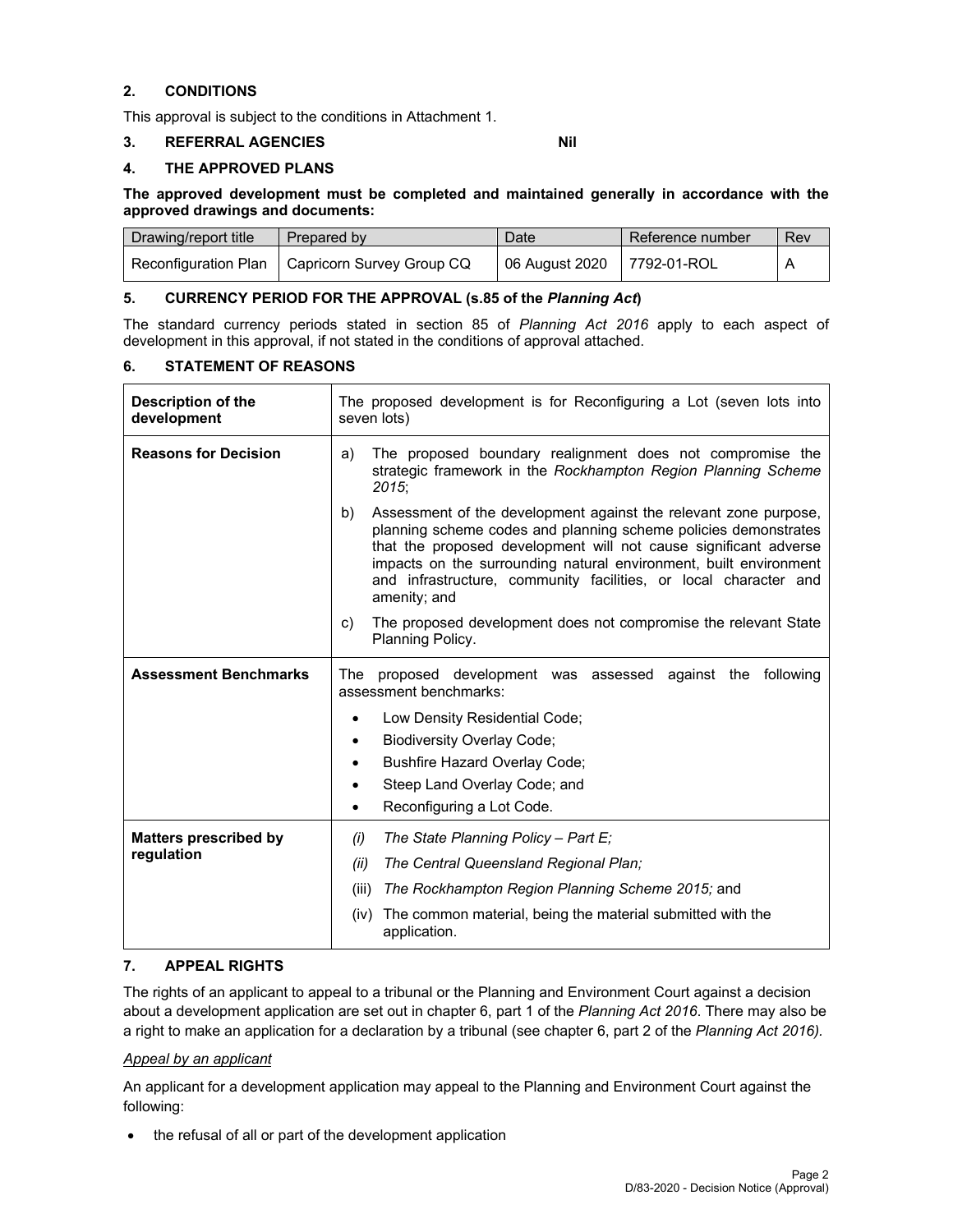- a provision of the development approval
- the decision to give a preliminary approval when a development permit was applied for
- a deemed refusal of the development application.

An applicant may also have a right to appeal to the Development tribunal. For more information, see schedule 1 of the *Planning Act 2016*.

The timeframes for starting an appeal in the Planning and Environment Court are set out in section 229 of the *Planning Act 2016*.

**Attachment 2** is an extract from the *Planning Act 2016* that sets out the applicant's appeal rights and the appeal rights of a submitter.

#### **8. WHEN THE DEVELOPMENT APPROVAL TAKES EFFECT**

This development approval takes effect:

From the time the decision notice is given  $-$  if there is no submitter and the applicant does not appeal the decision to the court.

Or

When the submitter's appeal period ends  $-$  if there is a submitter and the applicant does not appeal the decision to the court.

Or

Subject to the decision of the court, when the appeal is finally decided  $-$  if an appeal is made to the court.

#### **9. ASSESSMENT MANAGER**

| Name: | Tarnya Fitzgibbon<br><b>COORDINATOR</b> | Signature: | Date: 25 August 2020 |
|-------|-----------------------------------------|------------|----------------------|
|       | <b>DEVELOPMENT ASSESSMENT</b>           |            |                      |

#### **Attachment 1 – Conditions of the approval**

*Part 1* **–** *Conditions imposed by the assessment manager [Note: where a condition is imposed about infrastructure under Chapter 4 of the Planning Act 2016, the relevant provision of the Act under which this condition was imposed must be specified.]*

#### **Attachment 2—Extract on appeal rights**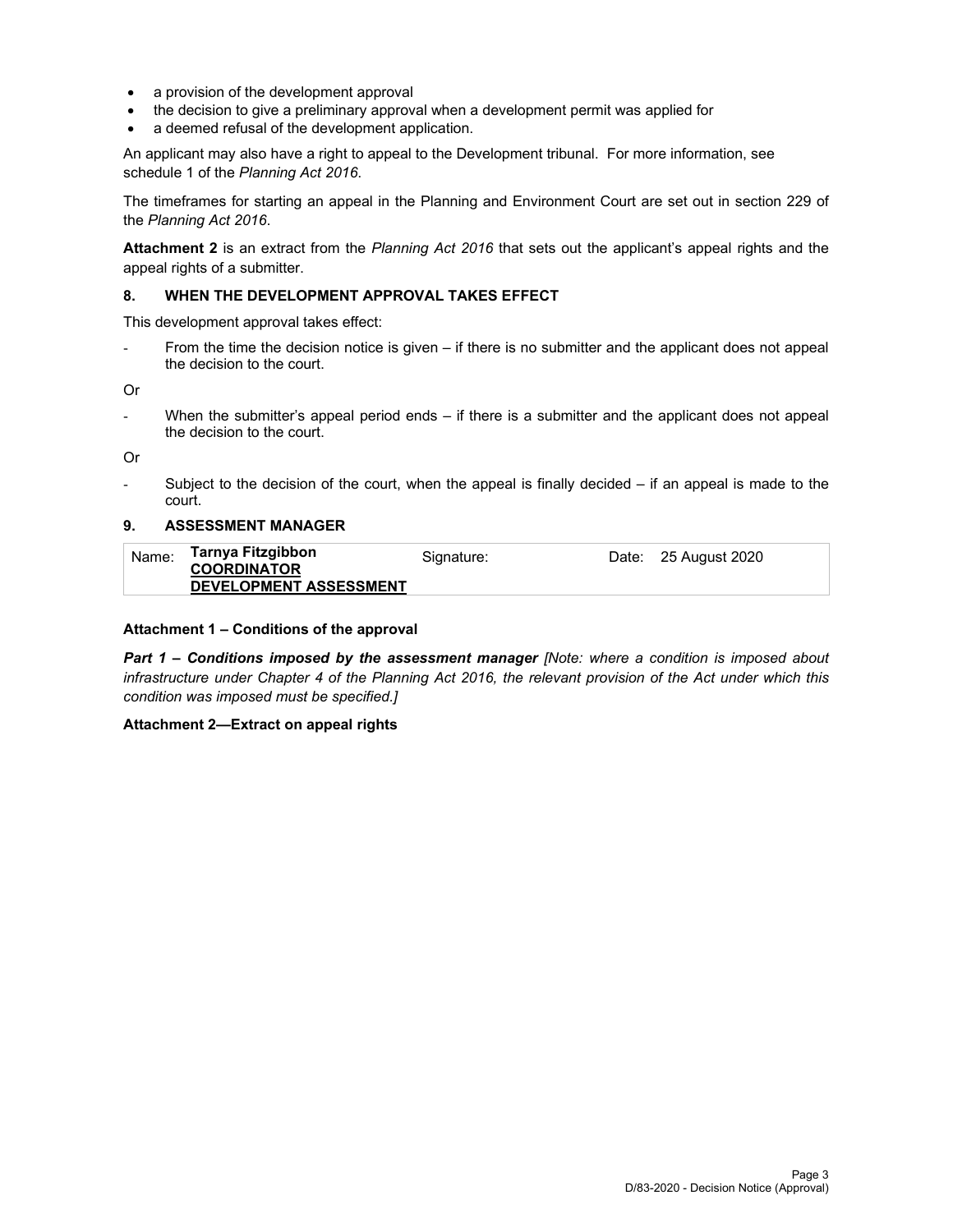

# **Attachment 1 – Part 1 Rockhampton Regional Council Conditions**

*Planning Act 2016* 

# 1.0 ADMINISTRATION

- 1.1 The Developer and their employee, agent, contractor or invitee is responsible for ensuring compliance with the conditions of this development approval.
- 1.2 Where these Conditions refer to "Council" in relation to requiring Council to approve or to be satisfied as to any matter, or conferring on the Council a function, power or discretion, that role may be fulfilled in whole or in part by a delegate appointed for that purpose by the Council.
- 1.3 All conditions, works, or requirements of this development approval must be undertaken, completed, and be accompanied by a Compliance Certificate for any operational works required by this development approval:
	- 1.3.1 to Council's satisfaction;
	- 1.3.2 at no cost to Council; and
	- 1.3.3 prior to the issue of the Survey Plan Approval Certificate,

unless otherwise stated.

1.4 Infrastructure requirements of this development approval must be contributed to the relevant authorities, where applicable, at no cost to Council, prior to the issue of the Survey Plan Approval Certificate, unless otherwise stated.

# 2.0 APPROVED PLANS AND DOCUMENTS

2.1 The approved development must be completed and maintained generally in accordance with the approved plans and documents, except where amended by any condition of this development approval:

| Drawing/report title                    | Prepared by | Date           | Reference<br>number | Rev |
|-----------------------------------------|-------------|----------------|---------------------|-----|
| Reconfiguration Plan   Capricorn Survey | Group CQ    | 06 August 2020 | 7792-01-ROL         |     |

- 2.2 Where there is any conflict between the conditions of this development approval and the details shown on the approved plans and documents, the conditions of this development approval must prevail.
- 2.3 Where conditions require the above plans or documents to be amended, the revised document(s) must be submitted for approval by Council prior to lodging the Survey Plan for endorsement.
- 3.0 SEWERAGE WORKS
- 3.1 The existing sewerage connection points located within Lots 25 to 29 must be retained to service the aforementioned lots.

# 4.0 WATER WORKS

4.1 The existing water connection points located within the Lots 25 to 29 must be retained to service the aforementioned lots.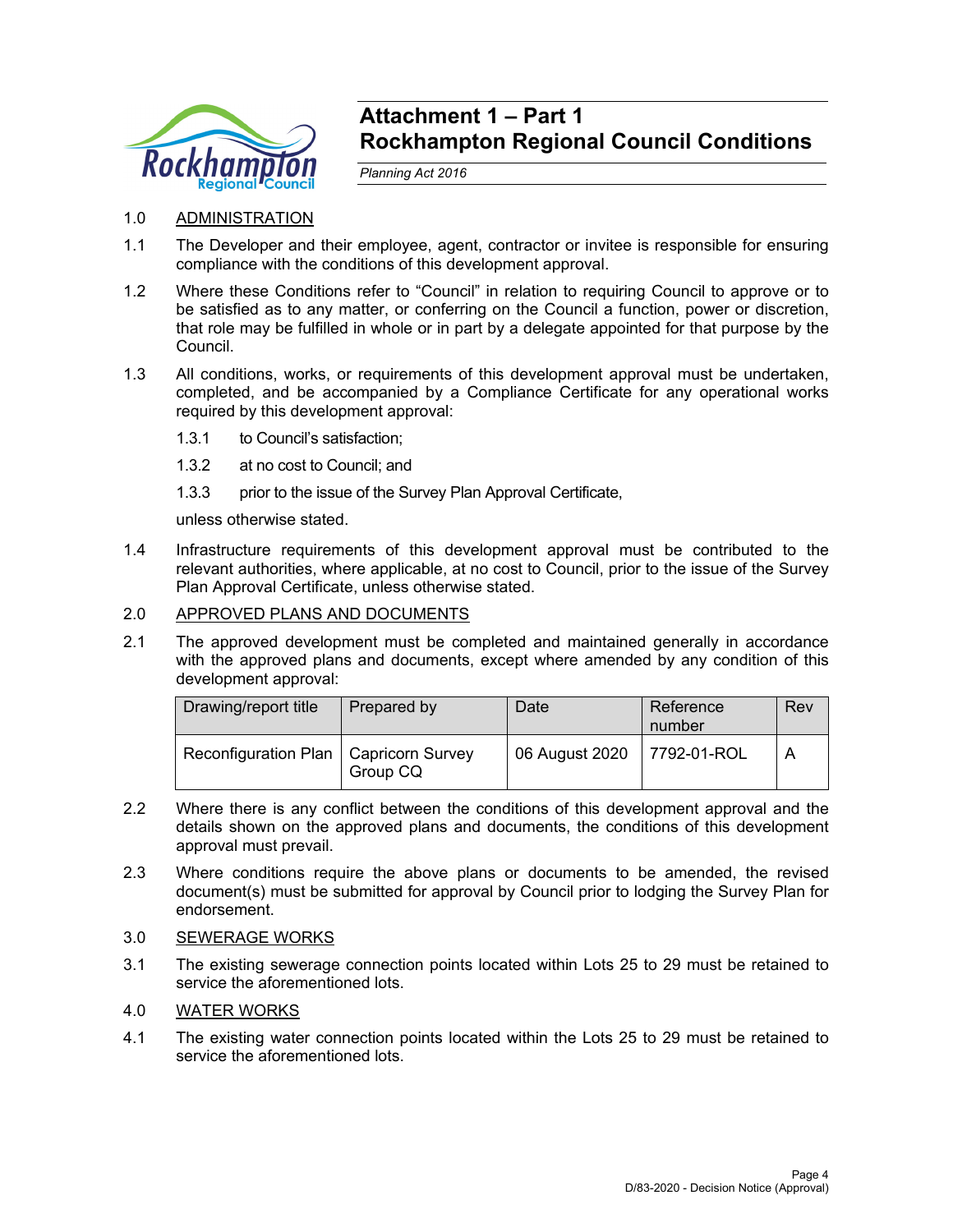# 5.0 ASSET MANAGEMENT

- 5.1 Any alteration necessary to electricity, telephone, water mains, sewerage mains, and/or public utility installations resulting from the development or in connection with the development, must be undertaken and completed at no cost to Council.
- 5.2 Any damage to existing stormwater, water supply and sewerage infrastructure, kerb and channel, pathway or roadway (including removal of concrete slurry from public land and Council infrastructure), that occurs while any works are being carried out in association with this development approval must be repaired at full cost to the developer. This includes the reinstatement of any existing traffic signs or pavement markings that may have been removed or damaged.

# 6.0 OPERATING PROCEDURES

6.1 All construction materials, waste, waste skips, machinery and contractors' vehicles must be located and stored or parked within the development site. Storage of materials, or parking of construction machinery or contractors' vehicles must not occur within Woodland Drive.

# ADVISORY NOTES

# NOTE 1. Aboriginal Cultural Heritage

It is advised that under section 23 of the *Aboriginal Cultural Heritage Act 2003*, a person who carries out an activity must take all reasonable and practicable measures to ensure the activity does not harm Aboriginal cultural heritage (the "cultural heritage duty of care"). Maximum penalties for breaching the duty of care are listed in the Aboriginal cultural heritage legislation. The information on Aboriginal cultural heritage is available on the Department of Aboriginal and Torres Strait Islander and Multicultural Affairs website www.datsima.qld.gov.au.

# NOTE 2. General Environmental Duty

General environmental duty under the *Environmental Protection Act 1994* prohibits unlawful environmental nuisance caused by noise, aerosols, particles, dust, ash, fumes, light, odour or smoke beyond the boundaries of the development site during all stages of the development including earthworks, construction and operation.

# NOTE 3. Infrastructure Charges Notice

Council has resolved not to issue an Infrastructure Charges Notice for this development because no new allotments are being created for the development.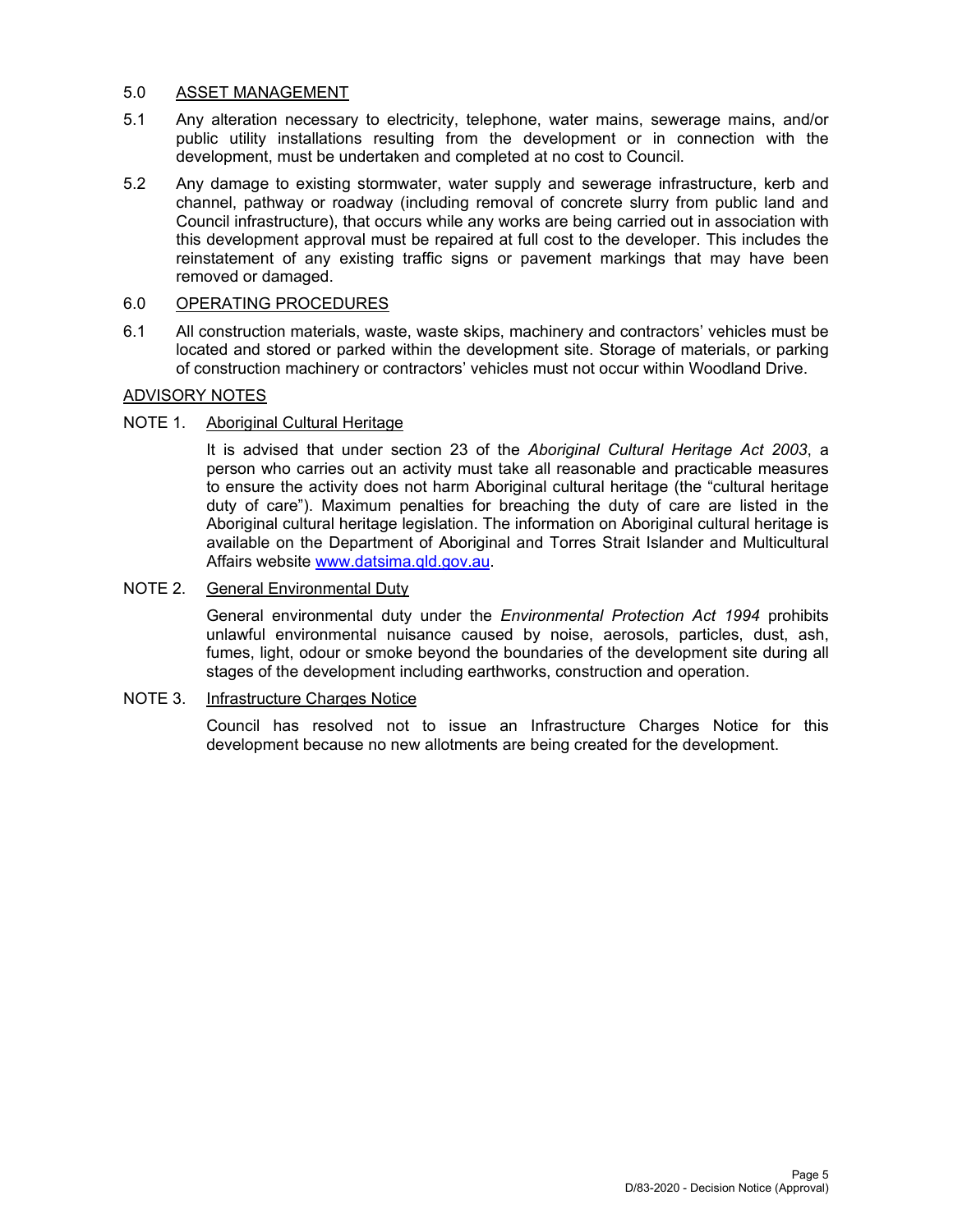

# **Attachment 2 - Appeal Rights**

*PLANNING ACT 2016*

The following is an extract from the *Planning Act 2016 (Chapter 6)*

# *Appeal rights*

#### *229 Appeals to tribunal or P&E Court*

- (1) Schedule 1 states—
	- (a) matters that may be appealed to— (i) either a tribunal or the P&E Court; or (ii) only a tribunal; or (iii) only the P&E Court; and
	- (b) the person—
		- (i) who may appeal a matter (the **appellant**); and
		- (ii) who is a respondent in an appeal of the matter; and (iii) who is a co-respondent in an appeal of the matter; and
		- (iv) who may elect to be a co-respondent in an appeal of the matter.
- (2) An appellant may start an appeal within the appeal period.
- (3) The **appeal period** is—
	- (a) for an appeal by a building advisory agency—10 business days after a decision notice for the decision is given to the agency or
	- (b) for an appeal against a deemed refusal—at any time after the deemed refusal happens; or
	- (c) for an appeal against a decision of the Minister, under chapter 7, part 4, to register premises or to renew the registration of premises—20 business days after a notice is published under section 269(3)(a) or (4); or
	- (d) for an appeal against an infrastructure charges notice— 20 business days after the infrastructure charges notice is given to the person; or
	- (e) for an appeal about a deemed approval of a development application for which a decision notice has not been given—30 business days after the applicant gives the deemed approval notice to the assessment manager; or
	- (f) for any other appeal—20 business days after a notice of the decision for the matter, including an enforcement notice, is given to the person.

#### Note—

See the P&E Court Act for the court's power to extend the appeal period.

- (4) Each respondent and co-respondent for an appeal may be heard in the appeal.
- (5) If an appeal is only about a referral agency's response, the assessment manager may apply to the tribunal or P&E Court to withdraw from the appeal.
- (6) To remove any doubt, it is declared that an appeal against an infrastructure charges notice must not be about— (a) the adopted charge itself; or
	- (b) for a decision about an offset or refund—
		- (i) the establishment cost of trunk infrastructure identified in a LGIP; or
		- (ii) the cost of infrastructure decided using the method
	- included in the local government's charges resolution.

# **230 Notice of appeal**

- (1) An appellant starts an appeal by lodging, with the registrar of the tribunal or P&E Court, a notice of appeal that— (a) is in the approved form; and
	- (b) succinctly states the grounds of the appeal.
- (2) The notice of appeal must be accompanied by the required fee.
- (3) The appellant or, for an appeal to a tribunal, the registrar must, within the service period, give a copy of the notice of appeal to—
- (a) the respondent for the appeal; and
- (b) each co-respondent for the appeal; and
- (c) for an appeal about a development application under schedule 1, table 1, item 1—each principal submitter for the development application; and
- (d) for an appeal about a change application under schedule 1, table 1, item 2—each principal submitter for the change application; and
- (e) each person who may elect to become a co-respondent for the appeal, other than an eligible submitter who is not a principal submitter in an appeal under paragraph (c) or (d); and
- (f) for an appeal to the P&E Court—the chief executive; and
- (g) for an appeal to a tribunal under another Act—any other person who the registrar considers appropriate.
- (4) The **service period** is—
	- (a) if a submitter or advice agency started the appeal in the P&E Court-2 business days after the appeal is started; or
	- (b) otherwise—10 business days after the appeal is started.
- (5) A notice of appeal given to a person who may elect to be a co-respondent must state the effect of subsection
- (6) A person elects to be a co-respondent by filing a notice of election, in the approved form, within 10 business days
	- after the notice of appeal is given to the person*.*
- **231 Other appeals**
- (1) Subject to this chapter, schedule 1 and the P&E Court Act, unless the Supreme Court decides a decision or other matter under this Act is affected by jurisdictional error, the decision or matter is non-appealable.
- (2) The Judicial Review Act 1991, part 5 applies to the decision or matter to the extent it is affected by jurisdictional error.
- (3) A person who, but for subsection (1) could have made an application under the Judicial Review Act 1991 in relation to the decision or matter, may apply under part 4 of that Act for a statement of reasons in relation to the decision or matter.
- (4) In this section— **decision** includes—
	- (a) conduct engaged in for the purpose of making a decision; and
	- (b) other conduct that relates to the making of a decision; and
	- (c) the making of a decision or the failure to make a decision; and
	- (d) a purported decision; and
	- (e) a deemed refusal.

**non-appealable**, for a decision or matter, means the decision or matter—

- (a) is final and conclusive; and
- (b) may not be challenged, appealed against, reviewed, quashed, set aside or called into question in any other way under the Judicial Review Act 1991 or otherwise, whether by the Supreme Court, another court, a tribunal or another entity; and
- (c) is not subject to any declaratory, injunctive or other order of the Supreme Court, another court, a tribunal or another entity on any ground.

#### **232 Rules of the P&E Court**

- (1) A person who is appealing to the P&E Court must comply with the rules of the court that apply to the appeal.
- (2) However, the P&E Court may hear and decide an appeal even if the person has not complied with rules of the P&E Court.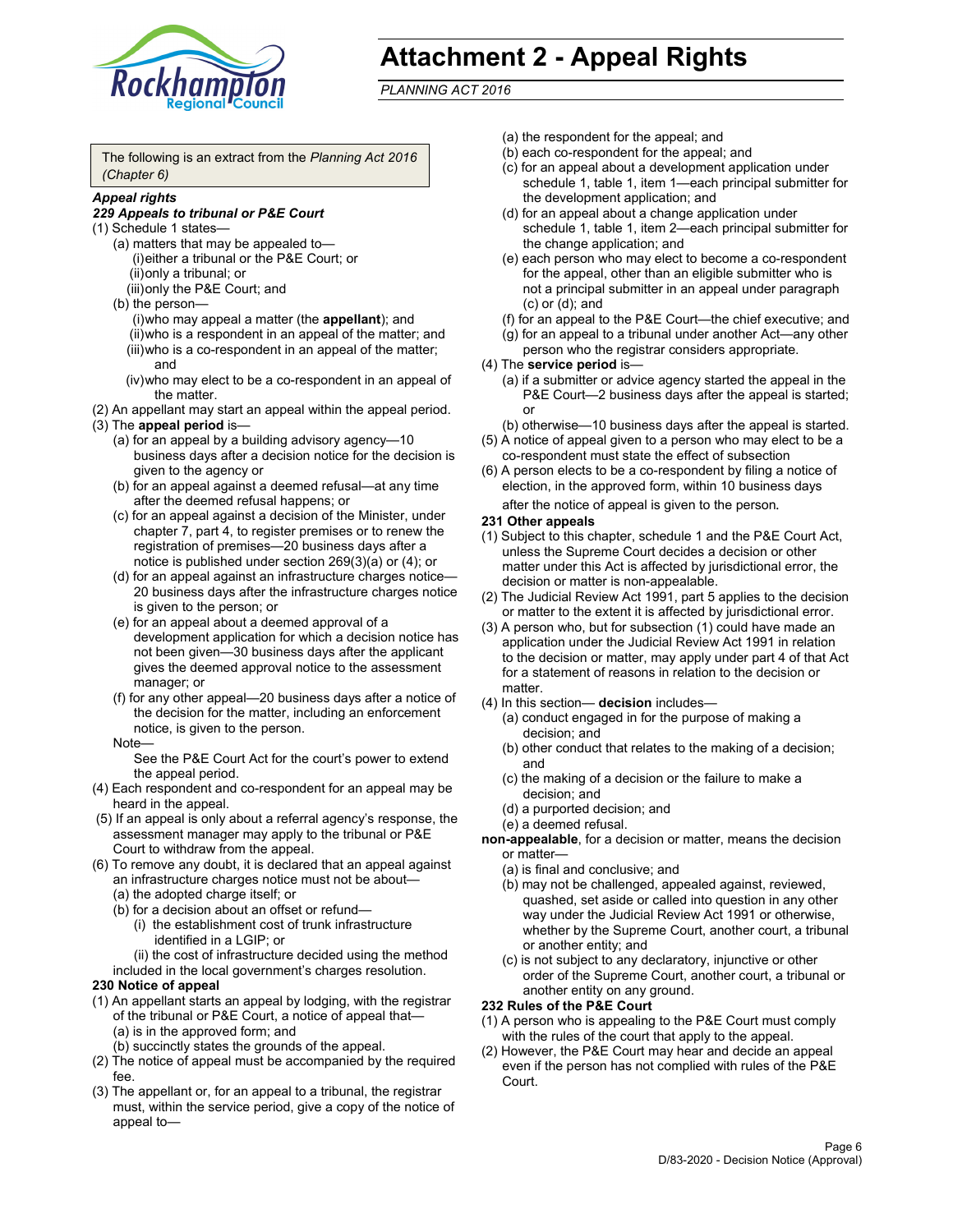

# **Appeal Rights**

*PLANNING ACT 2016*

# **Schedule 1**

# **Appeals section 229**

- **1 Appeal rights and parties to appeals**
- (1) Table 1 states the matters that may be appealed to—(a) the P&E court; or (b) a tribunal.
- (2) However, table 1 applies to a tribunal only if the matter involves—
	- (a) the refusal, or deemed refusal of a development application, for—
	- (i) a material change of use for a classified building; or
	- (ii) operational work associated with building work, a retaining wall, or a tennis court; or
	- (b) a provision of a development approval for—
	- (i) a material change of use for a classified building; or
- (ii) operational work associated with building work, a retaining wall, or a tennis court; or
	- (c) if a development permit was applied for—the decision to give a preliminary approval for—
		- (i) a material change of use for a classified building; or
	- (ii) operational work associated with building work, a retaining wall, or a tennis court; or
	- (d) a development condition if—
		- (i) the development approval is only for a material change of use that involves the use of a building classified under the Building Code as a class 2 building; and
		- (ii) the building is, or is proposed to be, not more than 3 storeys; and
		- (iii) the proposed development is for not more than 60 sole-occupancy units; or
	- (e) a decision for, or a deemed refusal of, an extension application for a development approval that is only for a material change of use of a classified building; or
	- (f) a decision for, or a deemed refusal of, a change application for a development approval that is only for a material change of use of a classified building; or
	- (g) a matter under this Act, to the extent the matter relates to—
		- (i) the Building Act, other than a matter under that Act that may or must be decided by the Queensland Building and Construction Commission; or
		- (ii) the Plumbing and Drainage Act, part 4 or 5; or
	- (h) a decision to give an enforcement notice in relation to a matter under paragraphs (a) to (g); or
	- (i) a decision to give an infrastructure charges notice; or
	- (j) the refusal, or deemed refusal, of a conversion application; or
	- (k) a matter that, under another Act, may be appealed to the tribunal; or
	- (l) a matter prescribed by regulation.
- (3) Also, table 1 does not apply to a tribunal if the matter
	- involves—
		- (a) for a matter in subsection  $(2)(a)$  to  $(d)$ 
			- (i) a development approval for which the development application required impact assessment; and
			- (ii) a development approval in relation to which the assessment manager received a properly made submission for the development application; or
	- (b) a provision of a development approval about the identification or inclusion, under a variation approval, of a matter for the development.
- (4) Table 2 states the matters that may be appealed only to the P&E Court.
- (5) Table 3 states the matters that may be appealed only to the tribunal.
- (6) In each table—
	- (a) column 1 states the appellant in the appeal; and
	- (b) column 2 states the respondent in the appeal; and
	- (c) column 3 states the co-respondent (if any) in the appeal; and
	- (d) column 4 states the co-respondents by election (if any) in the appeal.
- (7) If the chief executive receives a notice of appeal under section 230(3)(f), the chief executive may elect to be a corespondent in the appeal.

| Table 1<br>Appeals to the P&E Court and, for certain matters, to a tribunal                                      |                                                                                                                                |                                                                                          |                                                       |  |  |  |
|------------------------------------------------------------------------------------------------------------------|--------------------------------------------------------------------------------------------------------------------------------|------------------------------------------------------------------------------------------|-------------------------------------------------------|--|--|--|
| 1. Development applications<br>An appeal may be made against-<br>(c) a provision of the development approval; or | (a) the refusal of all or part of the development application; or<br>(b) the deemed refusal of the development application; or | (d) if a development permit was applied for—the decision to give a preliminary approval. |                                                       |  |  |  |
| Column 1                                                                                                         | Column 2<br>Column 3<br>Column 4                                                                                               |                                                                                          |                                                       |  |  |  |
| Appellant                                                                                                        | Respondent                                                                                                                     | Co-respondent<br>$(f \text{ any})$                                                       | Co-respondent by election<br>$(if$ any)               |  |  |  |
| The applicant                                                                                                    | The assessment<br>manager                                                                                                      | If the appeal is about<br>a concurrence                                                  | 1 A concurrence agency that is<br>not a co-respondent |  |  |  |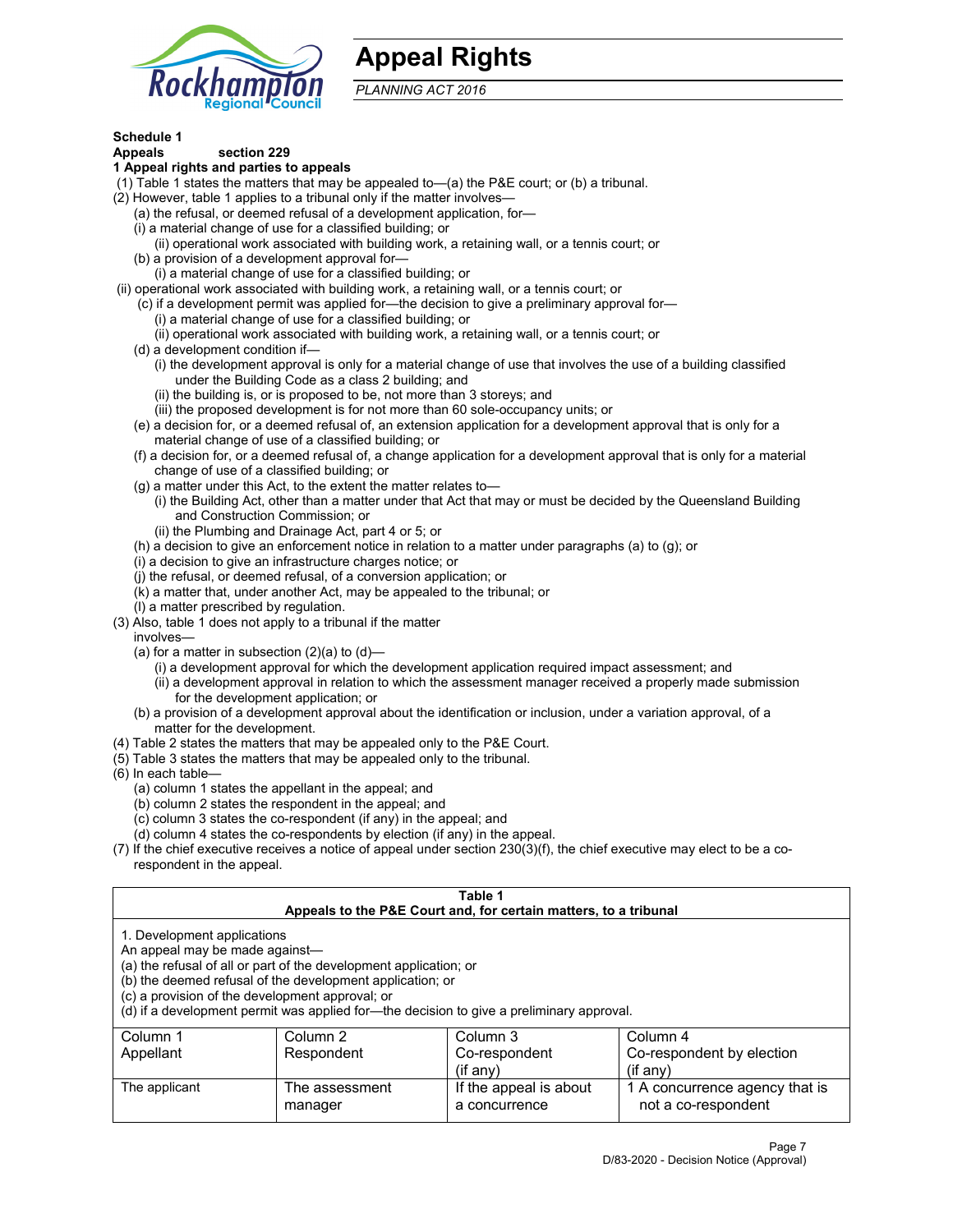| Table 1<br>Appeals to the P&E Court and, for certain matters, to a tribunal                                                                                                                             |                                                                                                                               |                                                                 |                                                                                                                                                                                                                                                                                                                                                 |  |
|---------------------------------------------------------------------------------------------------------------------------------------------------------------------------------------------------------|-------------------------------------------------------------------------------------------------------------------------------|-----------------------------------------------------------------|-------------------------------------------------------------------------------------------------------------------------------------------------------------------------------------------------------------------------------------------------------------------------------------------------------------------------------------------------|--|
| 2. Change applications<br>An appeal may be made against-<br>(b) a deemed refusal of a change application.                                                                                               |                                                                                                                               | agency's referral<br>response-the<br>concurrence agency         | 2 If a chosen Assessment<br>manager is the respondent-<br>the prescribed assessment<br>manager<br>3 Any eligible advice agency for<br>the application<br>4 Any eligible submitter for the<br>application<br>(a) a responsible entity's decision for a change application, other than a decision made by the P&E court; or                       |  |
| Column 1<br>Appellant                                                                                                                                                                                   | Column <sub>2</sub><br>Respondent                                                                                             | Column 3<br>Co-respondent<br>(if any)                           | Column 4<br>Co-respondent by election<br>(if any)                                                                                                                                                                                                                                                                                               |  |
| 1 The applicant<br>2 If the responsible<br>entity is the<br>assessment<br>manager-an<br>affected entity that<br>gave a pre-request<br>notice or response<br>notice                                      | The responsible<br>entity                                                                                                     | If an affected entity<br>starts the appeal-the<br>applicant     | 1 A concurrence agency for the<br>development application<br>2 If a chosen assessment<br>manager is the respondent-<br>the prescribed assessment<br>manager<br>3 A private certifier for the<br>development application<br>4 Any eligible advice agency for<br>the change application<br>5 Any eligible submitter for the<br>change application |  |
| 3. Extension applications<br>An appeal may be made against-                                                                                                                                             | (a) the assessment manager's decision about an extension application; or<br>(b) a deemed refusal of an extension application. |                                                                 |                                                                                                                                                                                                                                                                                                                                                 |  |
| Column 1<br>Appellant                                                                                                                                                                                   | Column <sub>2</sub><br>Respondent                                                                                             | Column 3<br>Co-respondent<br>(if any)                           | Column 4<br>Co-respondent by election<br>(if any)                                                                                                                                                                                                                                                                                               |  |
| 1 The applicant<br>1<br>For a matter other<br>2<br>than a deemed<br>refusal of an<br>extension<br>application $-$ a<br>concurrence<br>agency, other than<br>the chief executive,<br>for the application | The assessment<br>manager                                                                                                     | If a concurrence<br>agency starts the<br>appeal - the applicant | If a chosen assessment<br>manager is the respondent - the<br>prescribed assessment manager                                                                                                                                                                                                                                                      |  |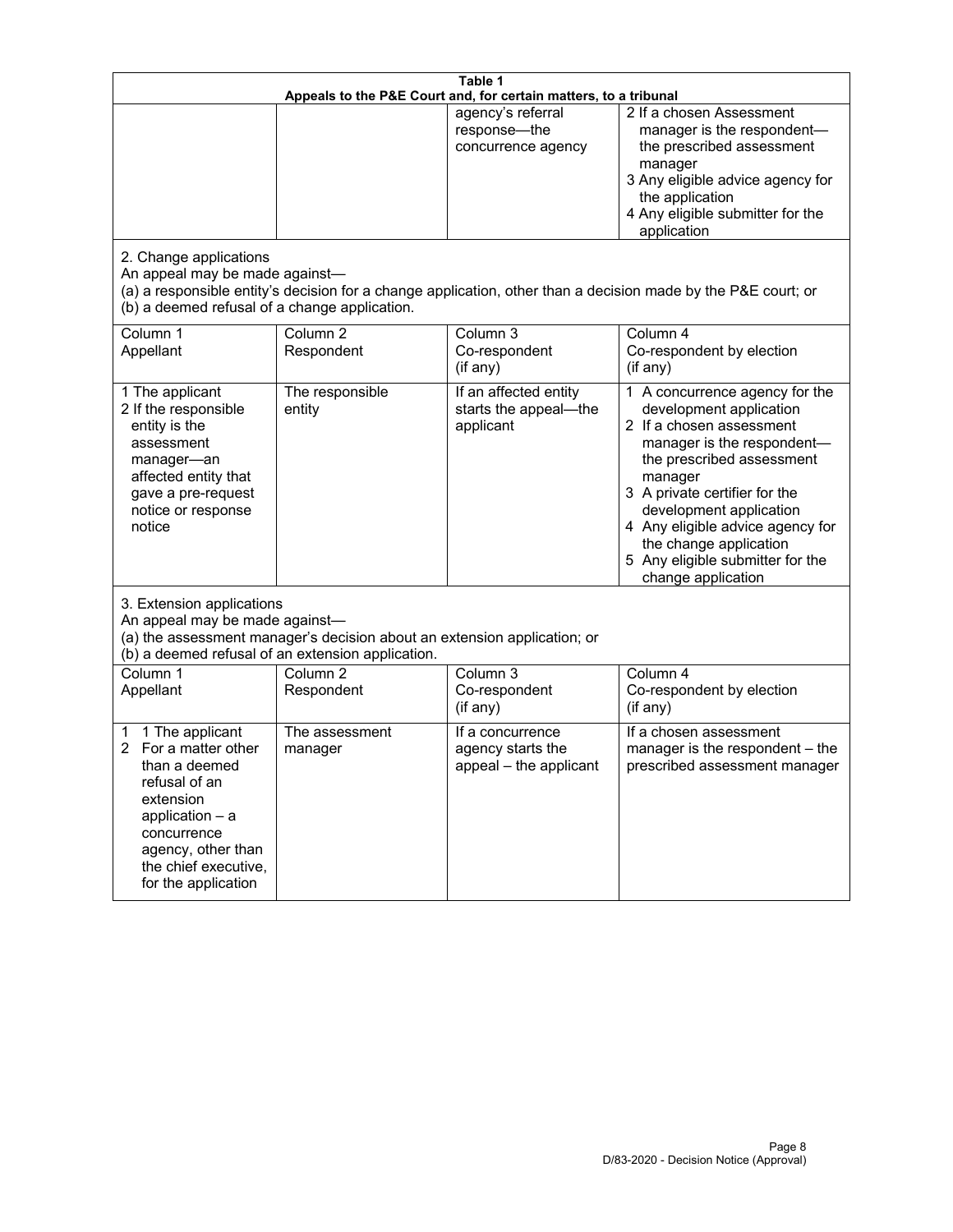#### **Table 1 Appeals to the P&E Court and, for certain matters, to a tribunal**

4. Infrastructure charges notices

An appeal may be made against an infrastructure charges notice on 1 or more of the following grounds

- a) The notice involved an error relating to
	- (i) The application of the relevant adopted charge; or

Examples of errors in applying an adopted charge –

- The incorrect application of gross floor area for a non-residential development
- Applying an incorrect 'use category', under a regulation, to the development
- (i) The working out of extra demands, for section 120; or
- (ii) An offset or refund; or
- b) The was no decision about an offset or refund; or
- c) If the infrastructure charges notice states a refund will be given the timing for giving the refund; or
- d) The amount of the charge is so unreasonable that no reasonable relevant local government could have imposed the amount.

| Column 1<br>Appellant                                    | Column 2<br>Respondent                                                    | Column 3<br>Co-respondent<br>(i f any) | Column 4<br>Co-respondent by election<br>(i f any) |
|----------------------------------------------------------|---------------------------------------------------------------------------|----------------------------------------|----------------------------------------------------|
| The person given the<br>Infrastructure charges<br>notice | The local government<br>that gave the<br>infrastructure charges<br>notice |                                        |                                                    |

5. Conversion applications

An appeal may be made against—

(a) the refusal of a conversion application; or

(b) a deemed refusal of a conversion application.

| Column 1      | Column 2                | Column 3      | Column 4                  |
|---------------|-------------------------|---------------|---------------------------|
| Appellant     | Respondent              | Co-respondent | Co-respondent by election |
|               |                         | $(if$ any)    | (i f any)                 |
| The applicant | The local government    |               |                           |
|               | to which the conversion |               |                           |
|               | application was made    |               |                           |

6. Enforcement notices

An appeal may be made against the decision to give an enforcement notice.

| Column 1<br>Appellant                      | Column 2<br>Respondent       | Column 3<br>Co-respondent<br>$($ if any $)$ | Column 4<br>Co-respondent by election<br>$($ if any $)$                                                                                                                    |
|--------------------------------------------|------------------------------|---------------------------------------------|----------------------------------------------------------------------------------------------------------------------------------------------------------------------------|
| The person given the<br>enforcement notice | The enforcement<br>authority |                                             | If the enforcement authority is<br>not the local government for<br>the premises in relation to which<br>the offence is alleged to have<br>happened-the local<br>government |

#### **Table 2 Appeals to the P&E Court only**

1. Appeals from tribunal

An appeal may be made against a decision of a tribunal, other than a decision under

section 252, on the ground of—

(a) an error or mistake in law on the part of the tribunal; or

(b) jurisdictional error.

| Column 1<br>Appellant                             | Column 2<br>Respondent                                    | Column 3<br>Co-respondent<br>$(if$ any) | Column 4<br>Co-respondent by election<br>$(if$ any) |
|---------------------------------------------------|-----------------------------------------------------------|-----------------------------------------|-----------------------------------------------------|
| A party to the<br>proceedings for the<br>decision | The other party to the<br>proceedings for the<br>decision | $\overline{\phantom{a}}$                |                                                     |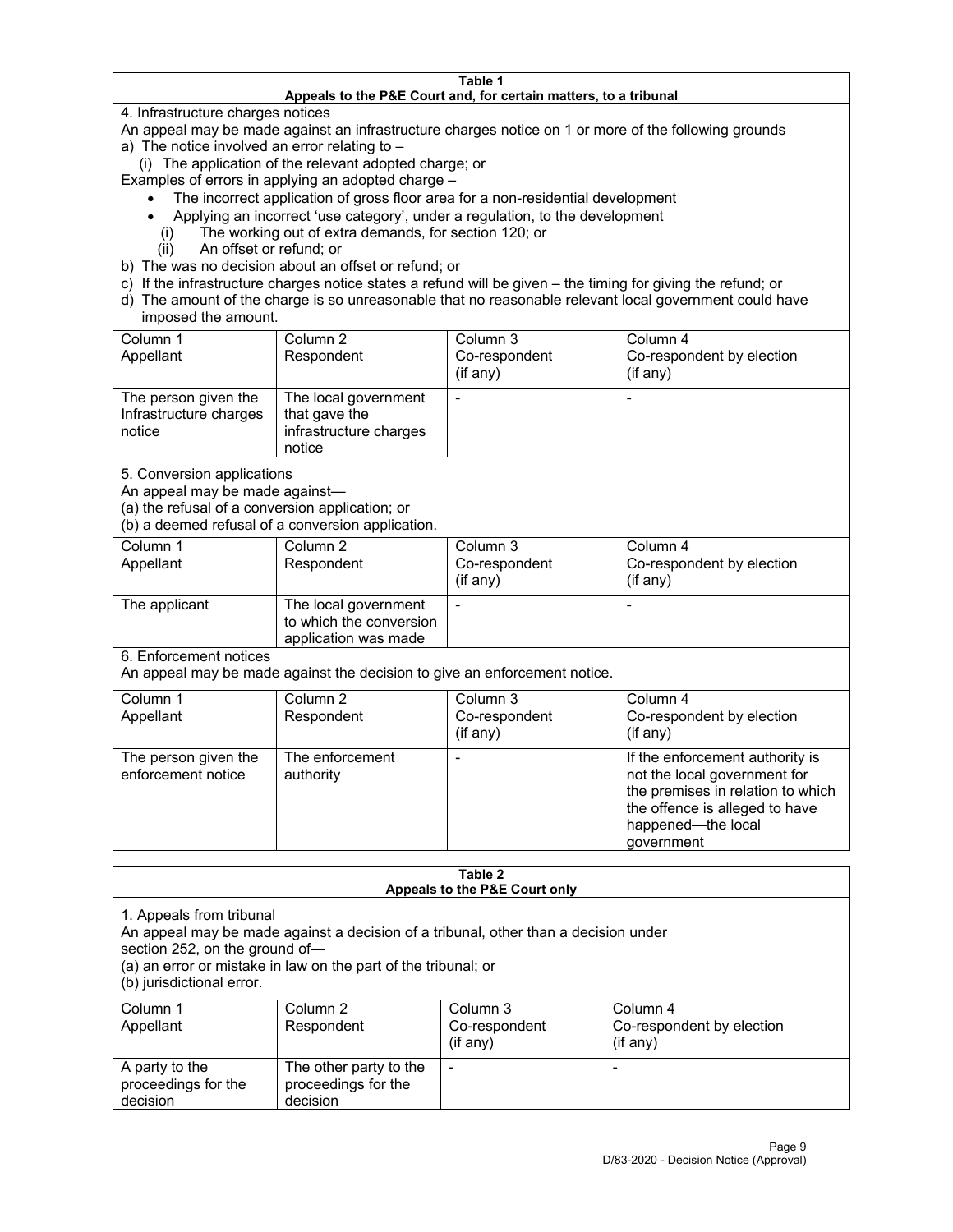#### **Table 2 Appeals to the P&E Court only**

2. Eligible submitter appeals

An appeal may be made against the decision to give a development approval, or an approval for a change application, to the extent that the decision relates to—

(a) any part of the development application for the development approval that required impact assessment; or (b) a variation request.

| Column 1<br>Appellant                                                                                                                                                                        | Column 2<br>Respondent                                                                                                     | Column 3<br>Co-respondent<br>$($ if any $)$                                                                             | Column 4<br>Co-respondent by election<br>(i f any)   |
|----------------------------------------------------------------------------------------------------------------------------------------------------------------------------------------------|----------------------------------------------------------------------------------------------------------------------------|-------------------------------------------------------------------------------------------------------------------------|------------------------------------------------------|
| 1 For a development<br>application-an<br>eligible submitter for<br>the development<br>application<br>2 For a change<br>application-an<br>eligible submitter for<br>the change<br>application | 1 For a development<br>application-the<br>assessment<br>manager<br>2 For a change<br>application-the<br>responsible entity | 1 The applicant<br>2 If the appeal is<br>about a concurrence<br>agency's referral<br>response—the<br>concurrence agency | Another eligible<br>submitter for the<br>application |

3. Eligible submitter and eligible advice agency appeals

An appeal may be made against a provision of a development approval, or failure to

include a provision in the development approval, to the extent the matter relates to—

(a) any part of the development application or the change application, for the development approval, that required impact assessment; or

(b) a variation request.

| Column 1<br>Appellant                                                                                                                                                                                                                                                                         | Column <sub>2</sub><br>Respondent                                                                                          | Column 3<br>Co-respondent<br>(if any)                                                                                   | Column 4<br>Co-respondent by election<br>(if any) |
|-----------------------------------------------------------------------------------------------------------------------------------------------------------------------------------------------------------------------------------------------------------------------------------------------|----------------------------------------------------------------------------------------------------------------------------|-------------------------------------------------------------------------------------------------------------------------|---------------------------------------------------|
| 1 For a development<br>application-an<br>eligible submitter for<br>the development<br>application<br>2 For a change<br>application-an<br>eligible submitter for<br>the change<br>application<br>3 An eligible advice<br>agency for the<br>development<br>application or<br>change application | 1 For a development<br>application-the<br>assessment<br>manager<br>2 For a change<br>application-the<br>responsible entity | 1 The applicant<br>2 If the appeal is<br>about a concurrence<br>agency's referral<br>response—the<br>concurrence agency | Another eligible submitter for the<br>application |
| 4. Compensation claims<br>An appeal may be made against-<br>(a) a decision under section 32 about a compensation claim; or<br>(b) a decision under section 265 about a claim for compensation; or<br>(c) a deemed refusal of a claim under paragraph (a) or (b).                              |                                                                                                                            |                                                                                                                         |                                                   |
| Column 1<br>Appellant                                                                                                                                                                                                                                                                         | Column <sub>2</sub><br>Respondent                                                                                          | Column 3<br>Co-respondent<br>(if any)                                                                                   | Column 4<br>Co-respondent by election<br>(if any) |
| A person dissatisfied<br>with the decision                                                                                                                                                                                                                                                    | The local<br>government to which<br>the claim was made                                                                     | $\overline{a}$                                                                                                          | $\overline{\phantom{a}}$                          |
| 5. Registered premises                                                                                                                                                                                                                                                                        |                                                                                                                            |                                                                                                                         |                                                   |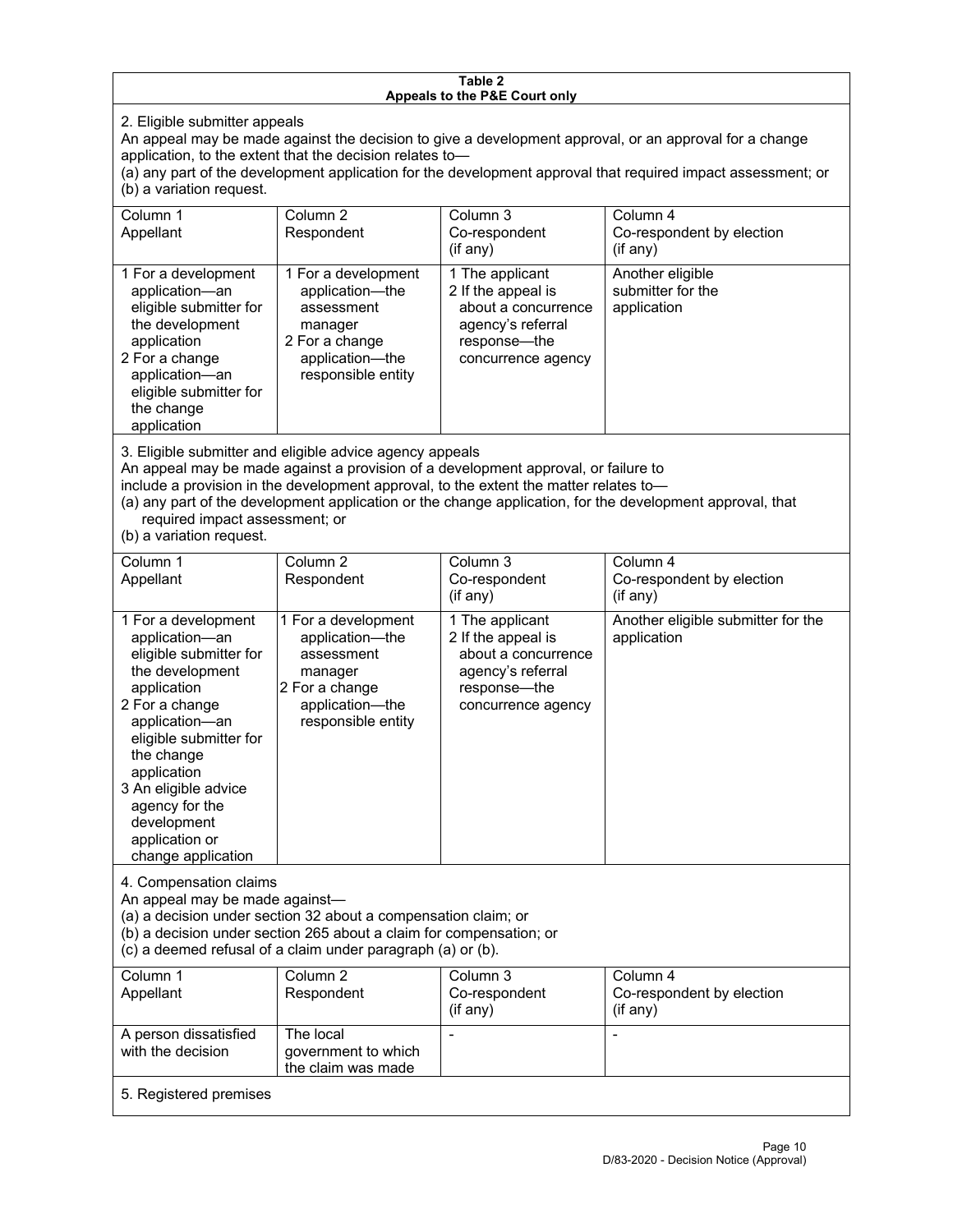| Table 2<br>Appeals to the P&E Court only                                                                                                                                                                                                                                                                             |                                   |                                                  |                                                                                                                                                                             |  |
|----------------------------------------------------------------------------------------------------------------------------------------------------------------------------------------------------------------------------------------------------------------------------------------------------------------------|-----------------------------------|--------------------------------------------------|-----------------------------------------------------------------------------------------------------------------------------------------------------------------------------|--|
| An appeal may be made against a decision of the Minister under chapter 7, part 4.                                                                                                                                                                                                                                    |                                   |                                                  |                                                                                                                                                                             |  |
| Column 1<br>Appellant                                                                                                                                                                                                                                                                                                | Column <sub>2</sub><br>Respondent | Column <sub>3</sub><br>Co-respondent<br>(if any) | Column 4<br>Co-respondent by election<br>(if any)                                                                                                                           |  |
| 1 A person given a<br>decision notice about<br>the decision<br>2 If the decision is to<br>register premises or<br>renew the<br>registration of<br>premises-an owner<br>or occupier of<br>premises in the<br>affected area for the<br>registered premises<br>who is dissatisfied<br>with the decision                 | The Minister                      | Ĭ.                                               | If an owner or occupier starts the<br>appeal - the owner of the<br>registered premises                                                                                      |  |
| 6. Local laws<br>An appeal may be made against a decision of a local government, or conditions applied,<br>under a local law about-<br>(a) the use of premises, other than a use that is the natural and ordinary consequence of prohibited<br>development; or<br>(b) the erection of a building or other structure. |                                   |                                                  |                                                                                                                                                                             |  |
| Column 1<br>Appellant                                                                                                                                                                                                                                                                                                | Column <sub>2</sub><br>Respondent | Column <sub>3</sub><br>Co-respondent<br>(if any) | Column 4<br>Co-respondent by election<br>(if any)                                                                                                                           |  |
| A person who-<br>(a) applied for the<br>decision; and<br>(b) is dissatisfied with<br>the decision or<br>conditions.                                                                                                                                                                                                  | The local government              | L,                                               | $\overline{a}$                                                                                                                                                              |  |
|                                                                                                                                                                                                                                                                                                                      |                                   | Table 3<br>Appeals to the tribunal only          |                                                                                                                                                                             |  |
| 1. Building advisory agency appeals<br>An appeal may be made against giving a development approval for building work to the extent the building<br>work required code assessment against the building assessment provisions.                                                                                         |                                   |                                                  |                                                                                                                                                                             |  |
| Column 1<br>Appellant                                                                                                                                                                                                                                                                                                | Column <sub>2</sub><br>Respondent | Column 3<br>Co-respondent<br>(if any)            | Column 4<br>Co-respondent by election<br>(if any)                                                                                                                           |  |
| A building advisory<br>agency for the<br>development application<br>related to the approval                                                                                                                                                                                                                          | The assessment<br>manager         | The applicant                                    | 1 A concurrence agency for the<br>development application<br>related to the approval<br>2 A private certifier for the<br>development application<br>related to the approval |  |
| 3. Certain decisions under the Building Act and the Plumbing and Drainage Act<br>An appeal may be made against a decision under-<br>(a) the Building Act, other than a decision made by the Queensland Building and Construction Commission; or<br>(b) the Plumbing and Drainage Act, part 4 or 5.                   |                                   |                                                  |                                                                                                                                                                             |  |
| Column 1<br>Appellant                                                                                                                                                                                                                                                                                                | Column <sub>2</sub><br>Respondent | Column 3<br>Co-respondent<br>(if any)            | Column 4<br>Co-respondent by election<br>(if any)                                                                                                                           |  |